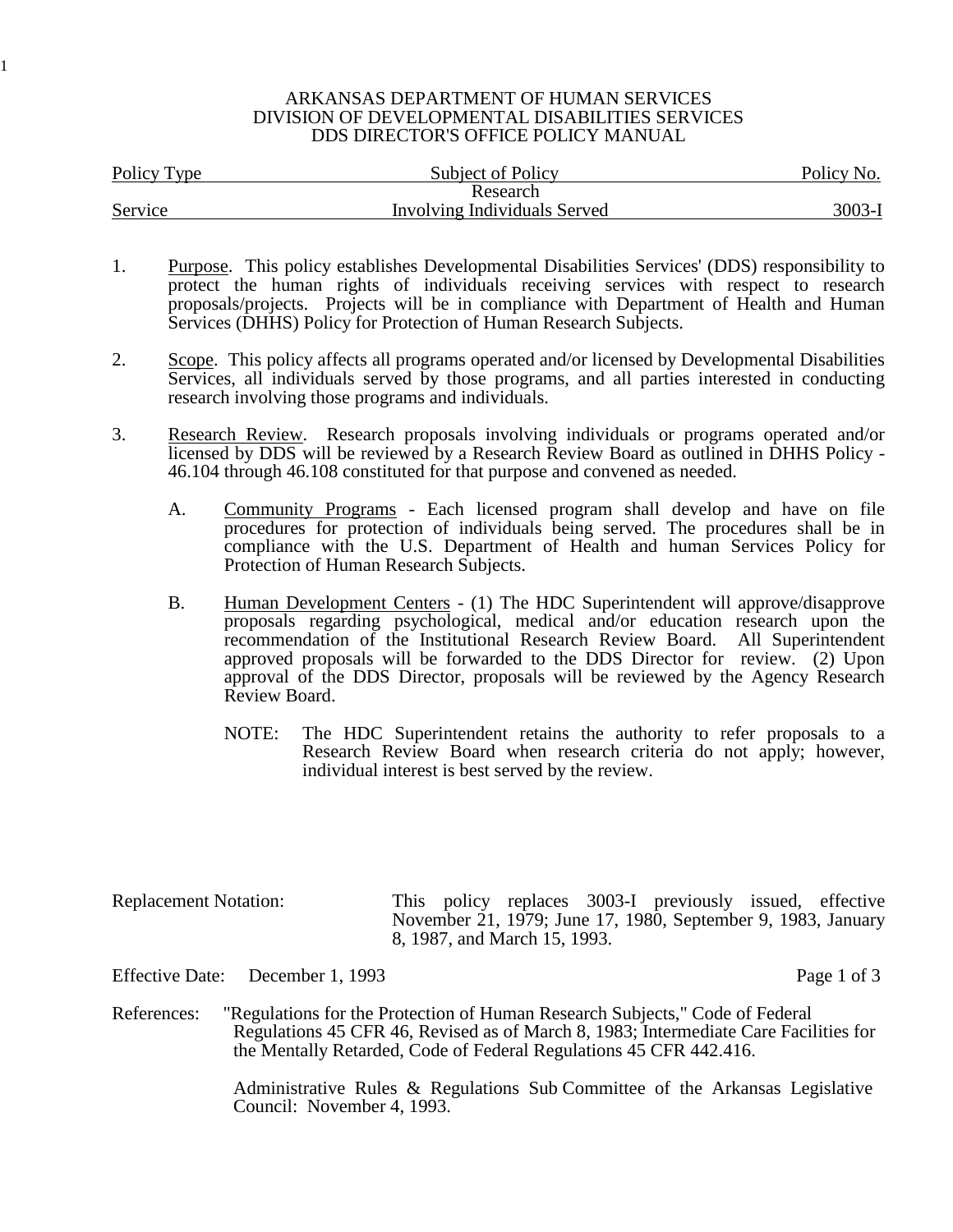## ARKANSAS DEPARTMENT OF HUMAN SERVICES DIVISION OF DEVELOPMENTAL DISABILITIES SERVICES DDS DIRECTOR'S OFFICE POLICY MANUAL

| Policy Type | <b>Subject of Policy</b>     | Policy No. |  |
|-------------|------------------------------|------------|--|
|             | Research                     |            |  |
| Service     | Involving Individuals Served | 3003-I     |  |

- 4. Research Review Boards Composition. The Agency and Institutional Research Review Boards (ARRB, IRRB) will have at least five (5) members with varying ethnic and cultural backgrounds to include at a minimum, one member not affiliated with DDS or its individuals; one member who is receiving or has received services from DDS; and one member who is primarily an advocate for people with developmental disabilities. The Board may invite persons with particular expertise to assist in reviewing complex issues. The DDS Director may serve in an ex officio capacity.
- 5. Board Functions. The Research Review Boards convened to consider a research proposal shall:
	- A. review and have authority to approve, require modifications in (to secure approval) or disapprove the proposal.
	- B. conduct continuing review of the research at intervals depending on degree of risk, but not less than once per year.
	- C. report to the Director of Developmental Disabilities Services any serious or continuing non-compliance by investigators.
	- D. recommend suspension or termination of research not being conducted in accordance with the determination of the Board or in which there is unexpected serious harm to individuals.
- 6. Children as Research Subjects. DHHS will conduct or fund research in which the ARRB or the IRRB finds that more than minimal risk to children is presented by an intervention or procedure that holds out the prospect of direct benefit for the individual, or by a monitoring procedure that is likely to contribute to the individuals well-being only if the ARRB or the IRRB finds that:
	- A. the risk is justified by the anticipated benefit to the individual;
	- B. the relation of the anticipated benefit to the risk is at least as favorable to the individuals as that presented by available alternative approaches; and
	- C. adequate provisions are made for soliciting the assent (a child's consent or affirmative agreement to participate in research) of the children and permission of their parents or guardians, as set forth in DHHS Regulations.

In determining whether children are capable of assenting, the ARRB or the IRRB shall take into account the ages, maturity, and psychological state of the children involved.

Effective Date: December 1, 1993 Sheet 2 of 3

ARKANSAS DEPARTMENT OF HUMAN SERVICES